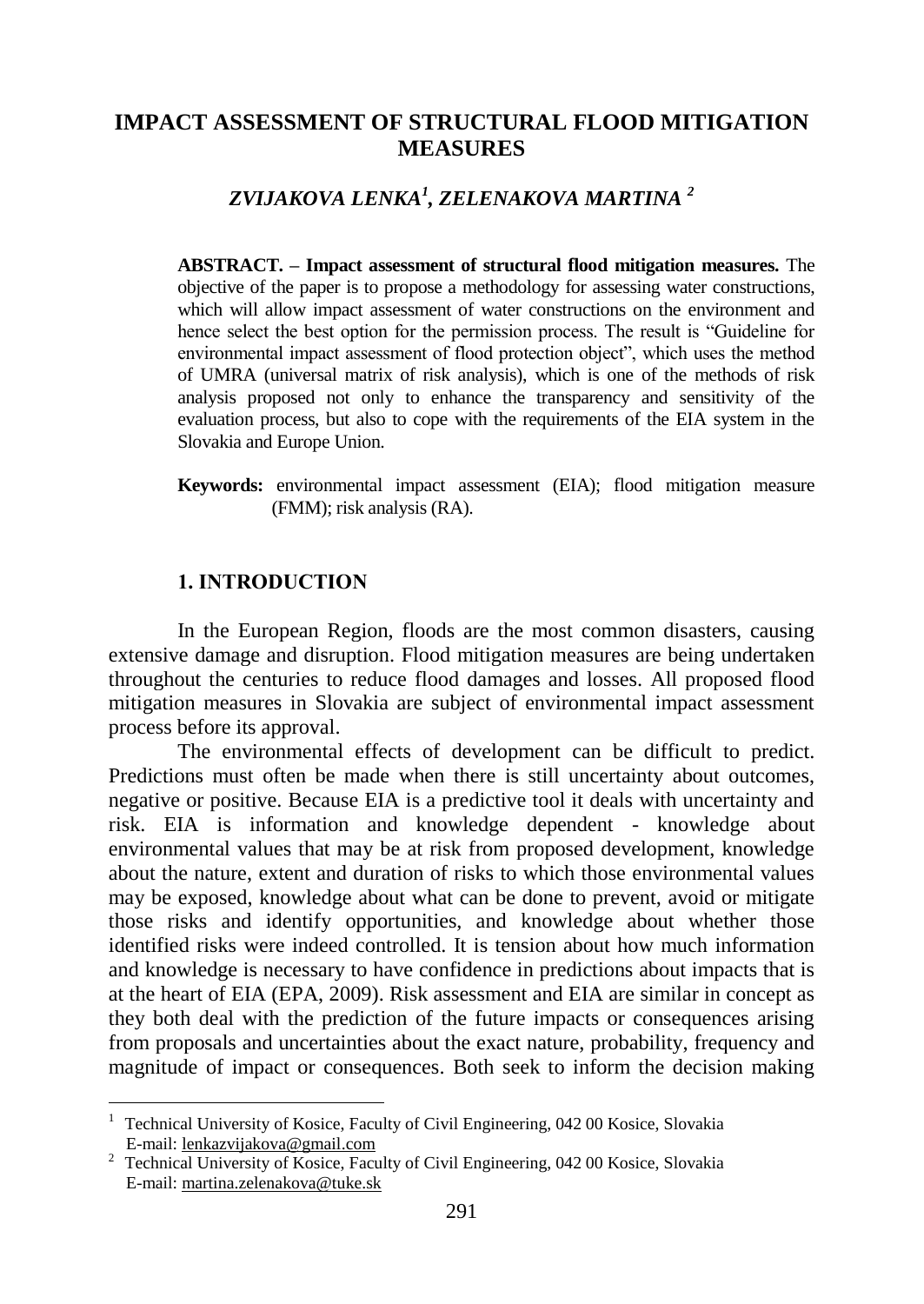process about the significance of detrimental impacts and the appropriateness of risk treatments or mitigation measures. Notwithstanding this affinity, these approaches have been developing in parallel with little mutual cross fertilisation.

The European Union has encouraged its members to apply risk assessment in EIA, particularly to extreme events but very little specific guidance is available on how to apply risk assessment in EIA (Lexer et al., 2006).

A risk-based approach is capable of being applied to key stages of the EIA process from scoping to mitigation. The application of a risk-based approach early in the process should contribute to early identification of key issues which would become the focus of subsequent detailed assessment phases. This approach recognises that the level of information and knowledge regarding risks would increase during the environmental impact assessment process (EPA, 2009).

The use of risk-based methods in environmental impact assessment is limited. Only in Australia (and possibly New Zealand) is risk analysis now starting to be used as a methodology for environmental impact assessment (FAO, 2009). The wider use of risk-based approaches is recognized as potentially helpful to define more precisely the environmental risks and enabling focus in key issues in environmental management and monitoring (GESAMP, 2008).

A more explicit emphasis on risk analysis at all levels of assessment, and particularly in screening and scoping, should improve focus and administrative efficiency (FAO, 2009).

The objective of the paper is to propose a methodology for assessing environmental impact of flood protection objects. The paper present the application of the proposed methodology based on universal matrix of risk analysis in Siba municipality, which belongs to one of flood vulnerable areas in Slovakia. It analyse and discuss the results of the impact assessment and offer some recommendations and conclusions with the aim of providing valuable insights for decision makers, planners and policy makers for the improvement of the EIA practice in the Slovakia.

## **2. STUDY AREA**

The proposed methodology using risk analysis for determining the risks associated with the flood mitigation measures and choosing the best alternative for the activity is applied to the flood protection object proposal in the village of Šiba (Fig. 1). Siba is a village and municipality in Bardejov District in the Presov, region of north-east Slovakia. It is located on the Sibska voda stream. This stream is a constant threat of flooding and it is inevitable to propose and construct flood mitigation measures to protect inhabitants and property.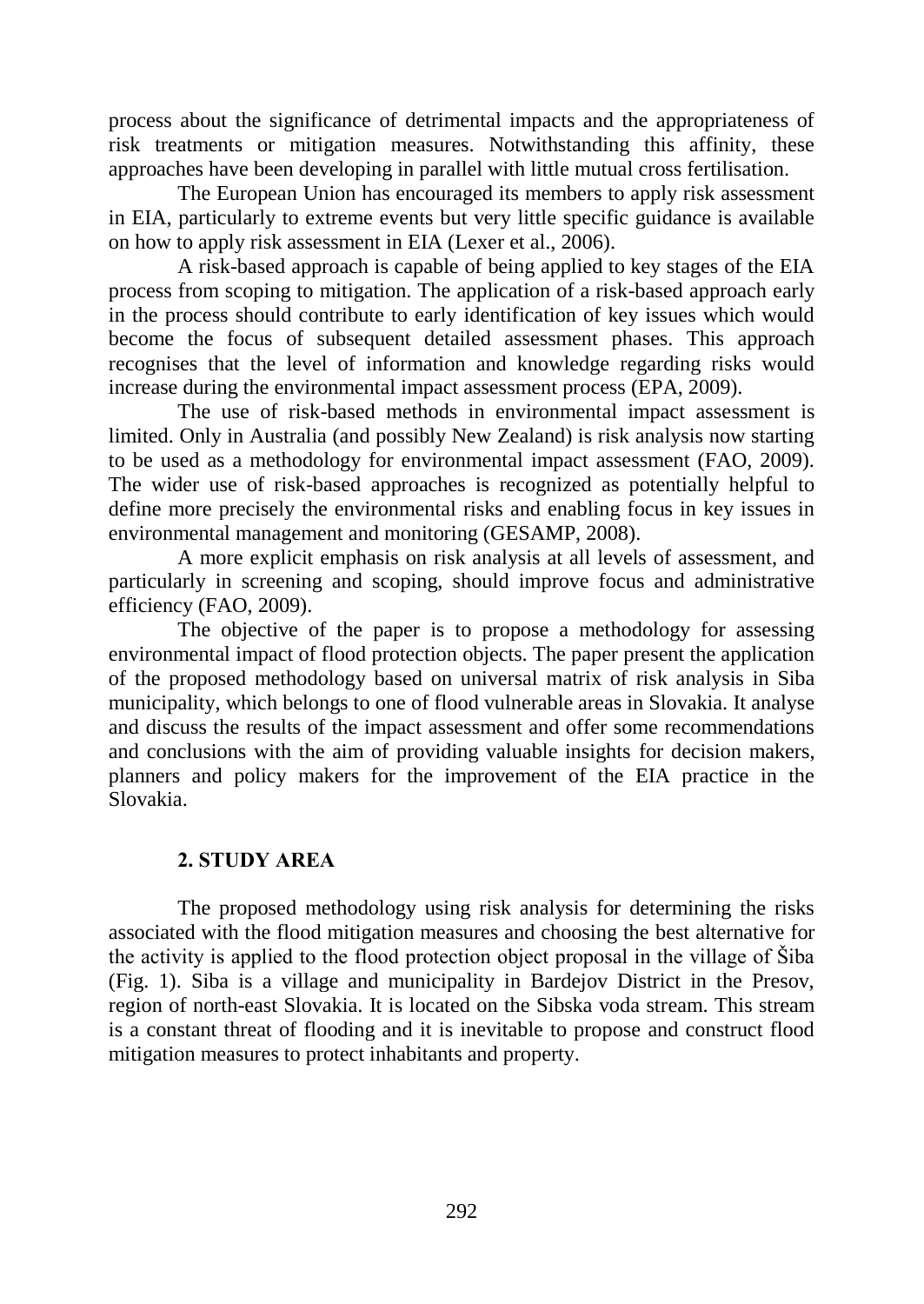

**Fig. 1.** *Geographic location of Siba, north-eastern Slovakia*

Basic information's about the current state of the environment in the affected area was published by Zelenakova et al. (2014).

Sibska voda stream, in the village of Siba, is a constant threat of flooding in the village. In recent years there have been wide-ranging consequences of floods particularly for the environment and the property of residents and municipality, as is documented in Table 1.

| <b>Village</b> | Water<br>stream/section | Year          | <b>Brief description of</b><br>flood | <b>Affected property</b>                                         |  |
|----------------|-------------------------|---------------|--------------------------------------|------------------------------------------------------------------|--|
| Siba           | Sibska voda             | 1999,<br>2004 | rainfall                             | damaged banks of the stream, damaged<br>right bank fortification |  |
|                |                         | 2006          | rainfall                             | damaged bank fortification, damaged<br>stream weir               |  |
|                |                         | 2008          | rainfall                             | damaged banks of the stream                                      |  |
|                |                         | 2009          | rainfall                             | rkm 0.3000-1.000: damaged bank<br>fortification                  |  |
|                |                         | 2010          | rainfall                             | damaged bank fortification                                       |  |

**Table 1.** *Summary of the causes and consequences of floods (MoE and SWME, 2011)*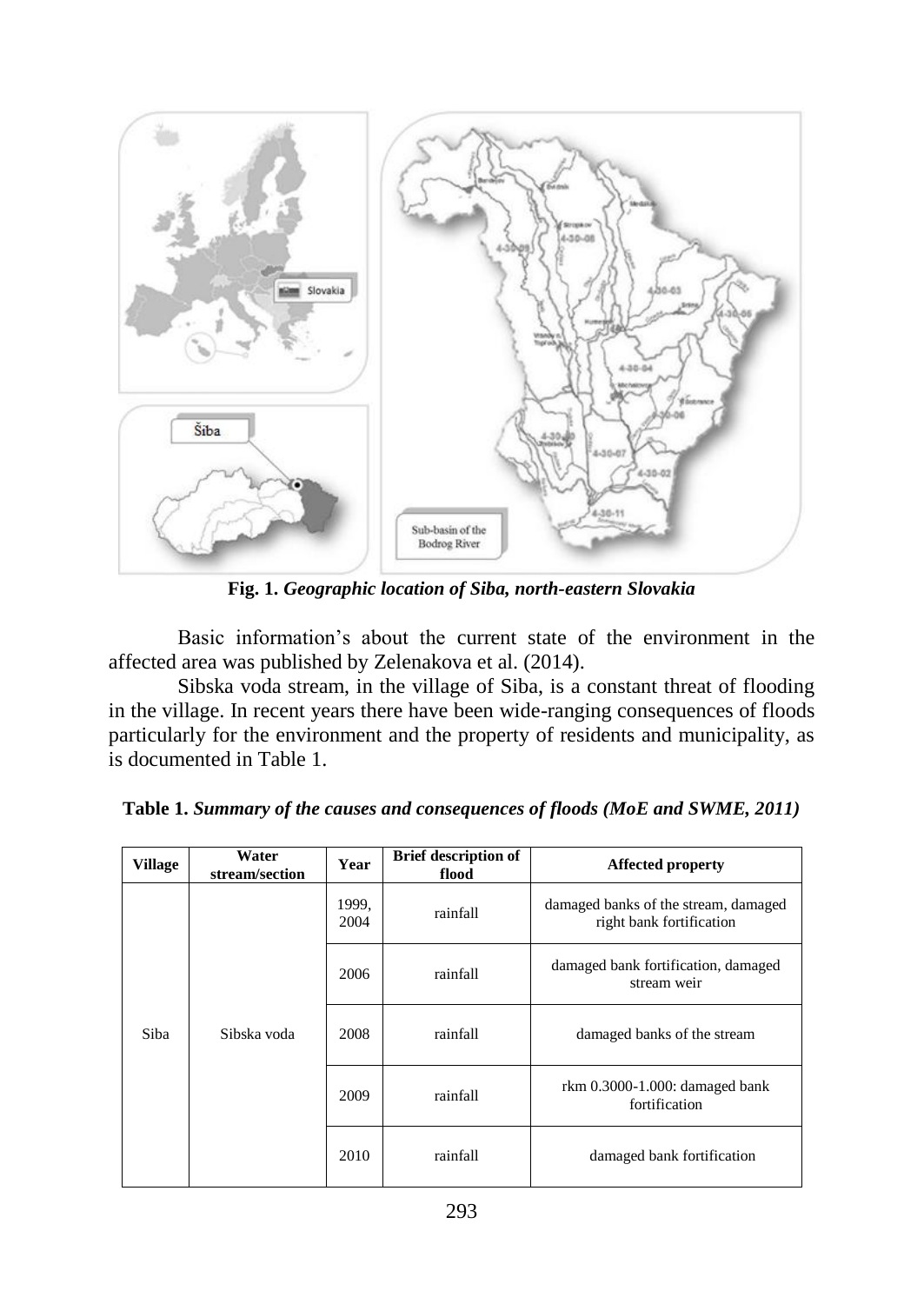It is therefore necessary to increase the flood protection of the inhabitants and environment in the village. Increasing the flood protection in the village Siba can be achieved by various measures, ranging from less effective measures of increasing the retention capacity and erosion control of the landscape to highly effective technical flood protection objects.

The purpose of the proposed flood mitigation measures is to regulate runoff in order to improve flood protection in the village Siba. The proposed alternatives for proposed activity are:

Alternative 0: stream bed will not be regulated – the current state.

Alternative I: stream bed will be regulated and a polder will be constructed above the village.

Alternative II: stream bed in the village will be regulated for  $Q_{100}$ .

The purpose of the proposed action  $-$  flood protection object  $-$  is regulation of drainage conditions in order to improve flood protection.

## **3. RESULTS**

The proposed identification of the environmental impacts of stressors is based on the modified method of risk analysis – UMRA (universal matrix of risk analysis).

Potential stressors associated with the proposed activities in the field of water management have been systematically identified through a series of studied references, consultation with experts and expert estimation. The main objective of this task was to identify pollutants or activities that may alter the natural environment as a result of the planned activities. Designated stressors associated with the above-mentioned issues are proposed in Table 2.

In accordance with established practice of EIA, the impact of stressors is assessed and subsequent risk analysis is carried out for these environmental components: population, rocks and minerals, geodynamic phenomena and geomorphological conditions, climatic conditions, air and water conditions, soil, flora, fauna and their habitats; country - the structure and land use, landscape character, protected areas and their buffer zones; territorial system of ecological stability; urban environment and land use, cultural and historical heritage, cultural and historical values, archaeological and paleontological sites and important geological sites and other effects.

Prediction of impacts is based on the fact that there is a relationship between the proposed activity and the environment. These relationships can be described as a string of probabilities and consequences of stressor on environmental components.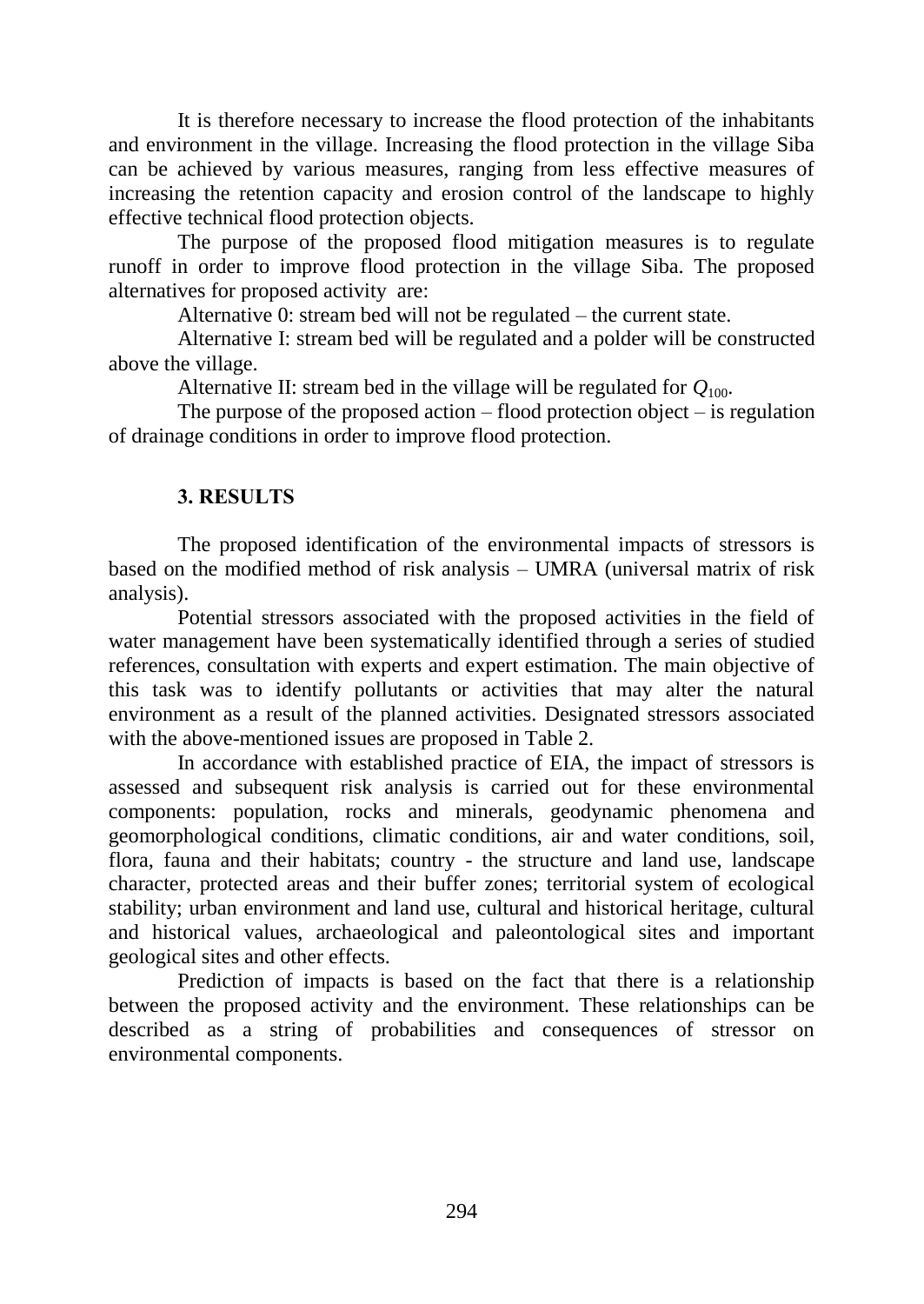|                                               | <b>FIELD OF IMPACT</b> |                                                                                                       |                     |             |                  |                        |                                    |                                                                               |                                                |                                                |                                    |                                                                               |                                                                                 |       |
|-----------------------------------------------|------------------------|-------------------------------------------------------------------------------------------------------|---------------------|-------------|------------------|------------------------|------------------------------------|-------------------------------------------------------------------------------|------------------------------------------------|------------------------------------------------|------------------------------------|-------------------------------------------------------------------------------|---------------------------------------------------------------------------------|-------|
| <b>STRESSOR</b><br>- SOURCE OF<br><b>RISK</b> | population             | geodynamic phenomena and geomorphologic conditions<br>the mineral environment, mineral raw materials, | climatic conditions | atmosphere  | water conditions | soil                   | fauna and flora and their biotopes | landscape, structure and use of landscape,<br>scenic aspects of the landscape | the protected areas and their protective zones | the territorial system of ecological stability | the urban environment and land use | cultural and historical monuments, cultural<br>values of an intangible nature | archaeological and paleontological sites and important geological<br>localities | other |
|                                               |                        |                                                                                                       |                     |             |                  | $\rm AIR$              |                                    |                                                                               |                                                |                                                |                                    |                                                                               |                                                                                 |       |
| emission                                      | $\bullet$ 1            |                                                                                                       | $\bullet$ 2         | $\bullet$ 3 |                  |                        | $\bullet$ <sup>4</sup>             |                                                                               | $\bullet 5$                                    |                                                | •6                                 |                                                                               |                                                                                 |       |
|                                               |                        |                                                                                                       |                     |             |                  | <b>WATER</b>           |                                    |                                                                               |                                                |                                                |                                    |                                                                               |                                                                                 |       |
| floods                                        | $\bullet 7$            |                                                                                                       |                     |             | $\bullet 8$      | $\bullet$ <sup>9</sup> | $\bullet 10$                       | $\bullet$ 11                                                                  | •12                                            | •13                                            | •14                                | •15                                                                           | •16                                                                             |       |
| drought                                       |                        |                                                                                                       | •17                 |             | •18              | •19                    | $\bullet 20$                       |                                                                               |                                                |                                                |                                    |                                                                               |                                                                                 |       |
| sediments                                     | •21                    | $\bullet$ 22                                                                                          |                     |             | •23              | •24                    | •25                                | •26                                                                           |                                                |                                                |                                    |                                                                               | •27                                                                             |       |
| pollutants                                    | •28                    | •29                                                                                                   |                     |             | $\bullet 30$     |                        | •31                                |                                                                               | •32                                            |                                                |                                    |                                                                               |                                                                                 |       |
| SOIL                                          |                        |                                                                                                       |                     |             |                  |                        |                                    |                                                                               |                                                |                                                |                                    |                                                                               |                                                                                 |       |
| erosion                                       |                        |                                                                                                       | •33                 | •34         | •35              | •36                    |                                    | •37                                                                           |                                                |                                                |                                    |                                                                               |                                                                                 |       |
| landslides                                    | •38                    | •39                                                                                                   |                     |             | •40              | $-41$                  | •42                                | •43                                                                           | •44                                            |                                                | •45                                | •46                                                                           | •47                                                                             |       |
| pollutants                                    | •48                    |                                                                                                       |                     |             | •49              | •50                    | •51                                |                                                                               |                                                |                                                | •52                                |                                                                               |                                                                                 |       |
| <b>GENERAL</b>                                |                        |                                                                                                       |                     |             |                  |                        |                                    |                                                                               |                                                |                                                |                                    |                                                                               |                                                                                 |       |
| noise                                         | •53                    |                                                                                                       |                     |             |                  |                        | •54                                | •55                                                                           | •56                                            |                                                |                                    |                                                                               |                                                                                 |       |
| vibration                                     | •57                    | •58                                                                                                   |                     |             |                  |                        |                                    |                                                                               |                                                | •59                                            |                                    | •60                                                                           |                                                                                 |       |
| waste                                         | •61                    |                                                                                                       |                     |             | •62              | •63                    | •64                                |                                                                               | •65                                            | •66                                            |                                    |                                                                               |                                                                                 |       |
| radiation                                     | •67                    |                                                                                                       |                     |             |                  |                        | •68                                |                                                                               | •69                                            | $\bullet$ 70                                   |                                    |                                                                               |                                                                                 |       |

### **Table 2.** *UMRA for identification the environmental impacts of stressors*

For the determination of the probability  $P_i$ <sup>"</sup> (0.25 to 1), which enters into the calculation of the individual risk of each identified stressor effect on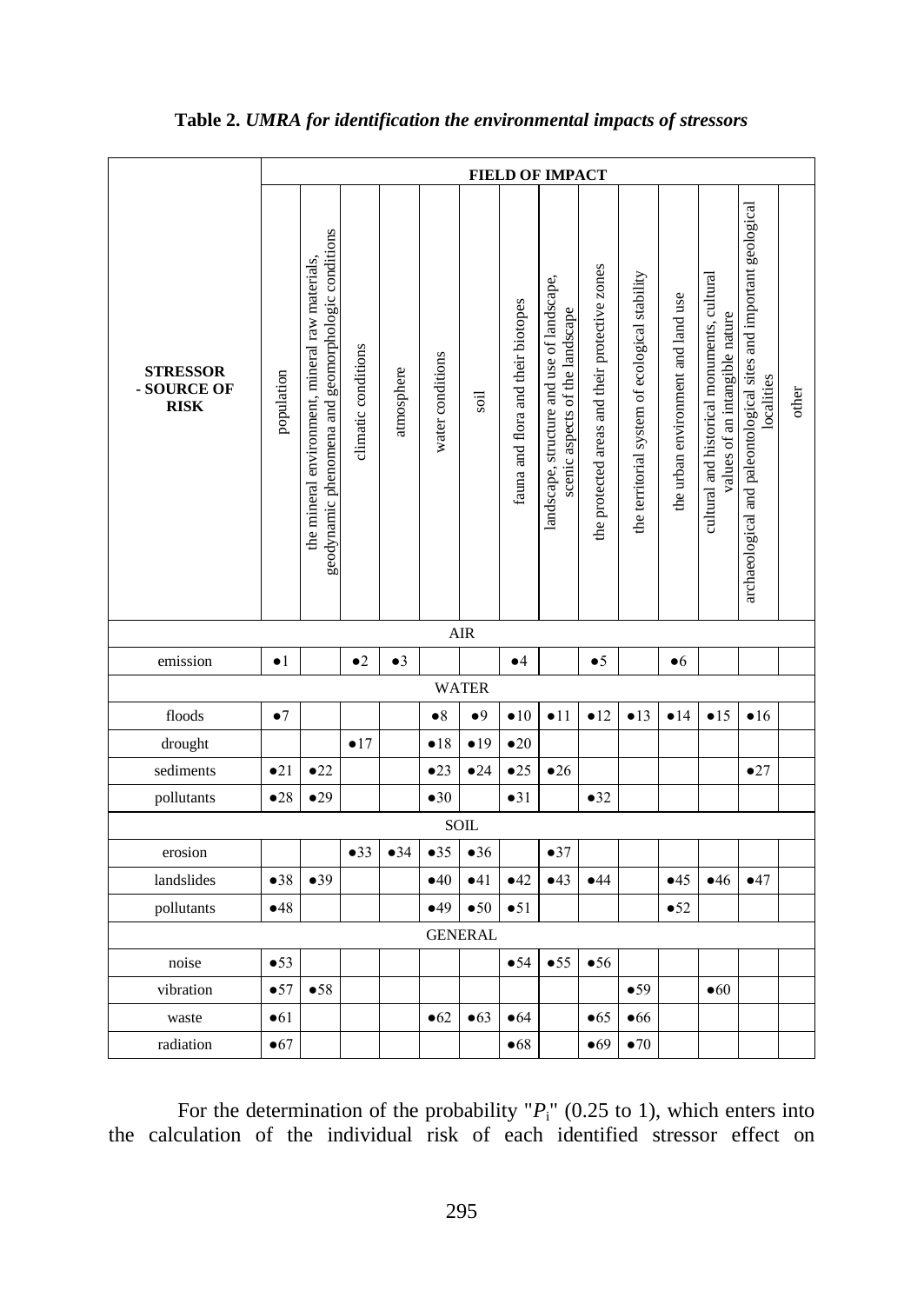components of the environment, it is necessary to propose an indicator of probability and different levels of criteria.

To determine the value of the consequence " $C_i$ " (0.25 to 1), which enters into the calculation of the individual risk of each identified stressor impact on components of the environment, it is necessary to propose an indicator of consequence and different levels of criteria.

Probabilities and consequences are proposed in Annex  $E - List$  of stressors in the thesis Zvijakova (2013). Four levels of probability and consequence were proposed based on the literature studied, such as by (Australian Government, 2005) or (Department of Defense, 2000).

Evaluation of potential impacts of the activity on the environment is the most important step in the EIA process. For evaluation of impacts the calculation of individual risk Ri is required, which is done using the following equation (1):

$$
R_i = P_i \times C_i \tag{1}
$$

where

 $R_i$  is individual risk of each stressor impact on the component of the environment,

*P*i is probability,

 $C_i$  is consequence.

Risks *R*<sup>i</sup> are calculated individually for each stressor which has an impact on the components of the environment for each considered variant for determination of risk index *IR*j.

The application shows that the impacts of stressors on components of the environment achieve different levels of risk in the environment.

For Alternative 0 the high risk to the environment lies in impacts of stressors with the ID: 7, 8, 9, 10, 18, 23, 35 and 40 as follows:  $7 -$  impact of floods on the population;  $8 -$  impact of floods on water conditions;  $9 -$  impact of floods on the land; 10 –impact of floods on the flora, fauna and their habitats; 18 – impact of drought on water conditions, 23 – influence of sediments on water conditions, 35 – impact of erosion on water conditions and 40 – impact of landslides on water conditions.

For Alternative I high risk of environmental impact lies in sediments to water ratios with ID 23.

For Alternative II, these impacts of stressors present high risk for the environment: 34 – effect of erosion on the air; 55 – noise impact on landscape structure and land use, and 58 – impact of vibration on rocks and minerals, geodynamic phenomena.

Characteristics and estimation of the level of individual risks is illustrated using a simple matrix (see Table 3). Through this matrix of risk analysis we can estimate the level of risk that can be classified into four levels: negligible, low, middle and high. With the increasing level of risk (hazard ratio) increases the risk significance.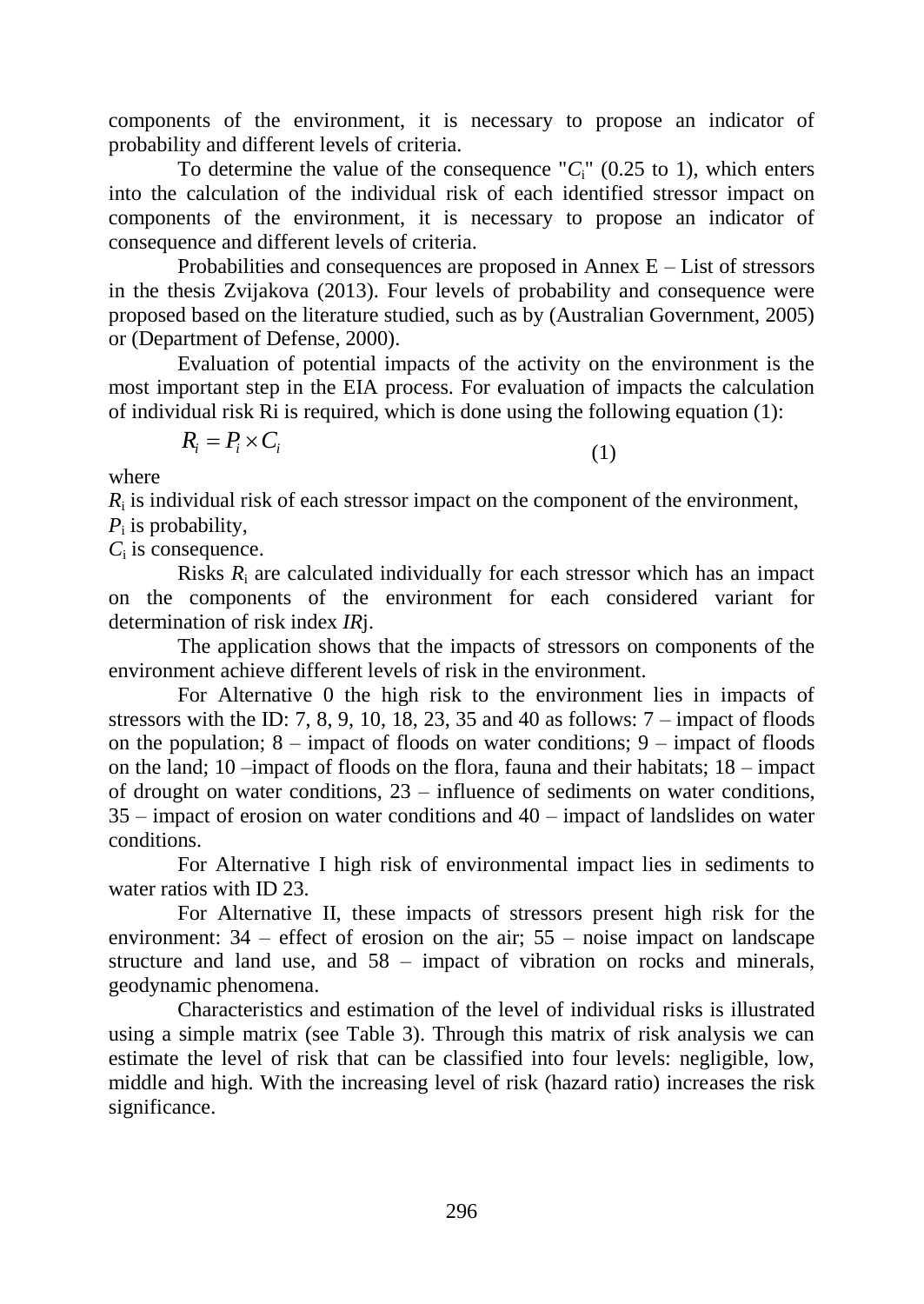|             |                    | . .<br>Consequence   |                     |                 |                |  |  |  |
|-------------|--------------------|----------------------|---------------------|-----------------|----------------|--|--|--|
|             |                    | Marginal<br>0.25     | Small<br>0.5        | Medium<br>0.75  | Large          |  |  |  |
| Probability | Negligible<br>0.25 | Negligible<br>0.625  | Negligible<br>0.125 | Low<br>0.1875   | Medium<br>0.25 |  |  |  |
|             | Unlikely<br>0.5    | Negligible<br>0.125  | Low<br>0.25         | Medium<br>0.375 | High<br>0.5    |  |  |  |
|             | Likely<br>0.75     | Negligible<br>0.1875 | Low<br>0.375        | High<br>0.5625  | High<br>0.75   |  |  |  |
|             | Highly unlikely    | Low<br>0.25          | Medium<br>0.5       | High<br>0.75    | High           |  |  |  |

**Table 3.** *Matrix of qualitative risk analysis* **(Zvijakova, 2013)**

The objective of this risk matrix is to provide guidance to characterize the relationship between probabilities and consequences of individual risks. Assessments of probability and consequence are combined in order to set the risk of individual stressors to environmental components. The risk matrix is a tool for obtaining a risk assessment of the proposed activity on the environment.

Risk index  $IR_i$  reflects what risk for the environment is posed by each proposed action. Index of risk  $IR_i$  is calculated using the following equation (2):

$$
IR_j = \sum_{i=1}^n P_i \times C_i \tag{2}
$$

where

*IR* is risk index,

*L* is probability,

*C* is consequence,

*j* is rank of the alternative,

*n* is number of considered impacts of stressors to environmental components ( $n =$ 1, 2, 3,...,70),

*i* is rank of likelihood and consequences.

According to equation (2) the resulting risk indices are calculated. For Alternative 0  $IR_0 = 15.75$ ; Alternative I has a value of  $IR_I = 14.3125$  and Alternative II has  $IR_{\text{II}} = 15.25$ .

Proposal of the optimum alternative is based on comparison of the levels of risk of the proposed activities on the environment, on the basis of which the suitability of the assessed alternatives is prioritized as follows:

Alternative I, Alternative II, Alternative 0.

The first place represents an alternative that is optimal in terms of the degree of risk posed to the environment. The second place is an alternative which is less acceptable and the third place is the alternative that is least acceptable and the most risky in terms of the level of risk to the environment.